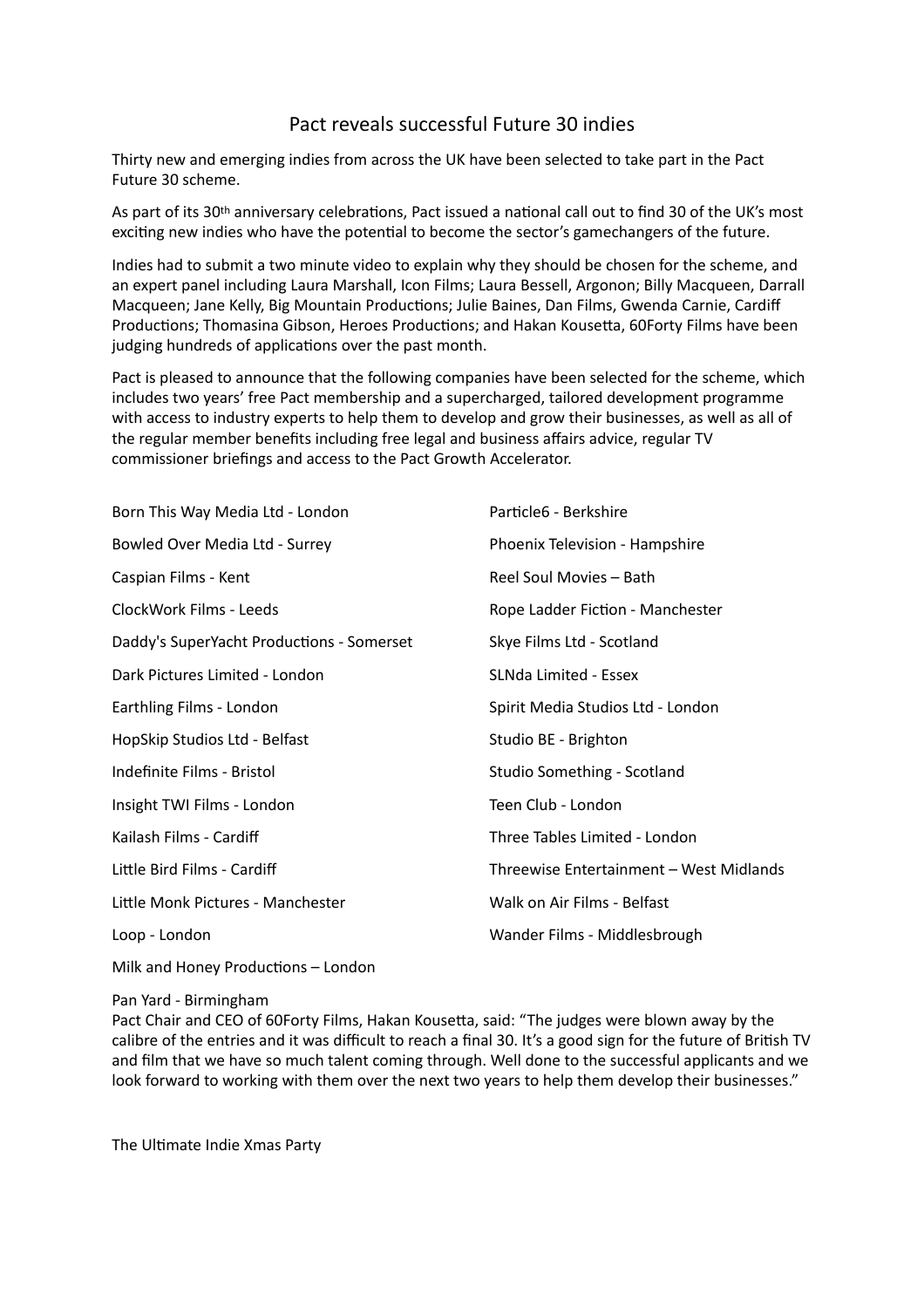To bring industry together after a difficult 18 months, Pact is organising the ultimate Indie Xmas Party to be held at Old Billingsgate, London on Friday 17<sup>th</sup> December. This is a not-for-profit event designed to be affordable for all sizes of indies and we are excited to confirm that Boy George will be DJing at the event. We will also have comedy, tributes and a three course dinner followed by dancing. Tickets are on sale now [here](https://www.pact.co.uk/indie-xmas-party.html).

Pact is asking people to nominate who they think should receive a tribute at the party. We are looking for individuals and indies who have been instrumental in delivering disruption, innovation and creativity in the indie sector over the past three decades. We want to hear about those gamechangers who have contributed to the global success of the UK film and TV industry, and who have made a lasting impact through their productions, practices or personal leadership. More information about how to make a nomination can be found [here](https://docs.google.com/forms/d/e/1FAIpQLSfLHOu2rcT6USd-IhxJwjwhX6LF2ht8xhZt1iBvAQxChThzdw/viewform).

Pact CEO, John McVay said: "The Ultimate Indie Xmas Party is an opportunity for indies, broadcasters, streamers and industry to come together and celebrate not just 30 years of a successful UK indie TV and film sector, but to see colleagues and friends in the same room having not been able to do so for nearly 2 years.

"We are looking to honour people who have made a difference over the past 30 years and I would encourage anyone in the industry to spend 10 minutes nominating a person, or a company who they think deserves a tribute. We look forward to seeing everyone on 17th December for what will be a fantastic celebration of indie success over the past three decades."

Ends.

[Images can be found at: https://www.dropbox.com/sh/j3moqlr6ubzzcnn/](https://www.dropbox.com/sh/j3moqlr6ubzzcnn/AABqSi66xB7fghqA8lyuLJGLa?dl=0) [AABqSi66xB7fghqA8lyuLJGLa?dl=0](https://www.dropbox.com/sh/j3moqlr6ubzzcnn/AABqSi66xB7fghqA8lyuLJGLa?dl=0)

If you need larger versions of any of the images please e-mail [membercomms@pact.co.uk.](mailto:membercomms@pact.co.uk)

## Pact Future30 Participants – quotes, logos, images

### Born This Way Media Ltd



Max Barber – Creative Director, Founder

Samantha Renke – Head of Talent / Producer, Founder

"We've always been in this tricky race to push the diverse agenda further - and we are by no means lacking the stories, ideas and talent we have up our sleeves. But now it looks like Future 30 has given us a wicked pair of running shoes and a can of Redbull!"

Bowled Over Media Ltd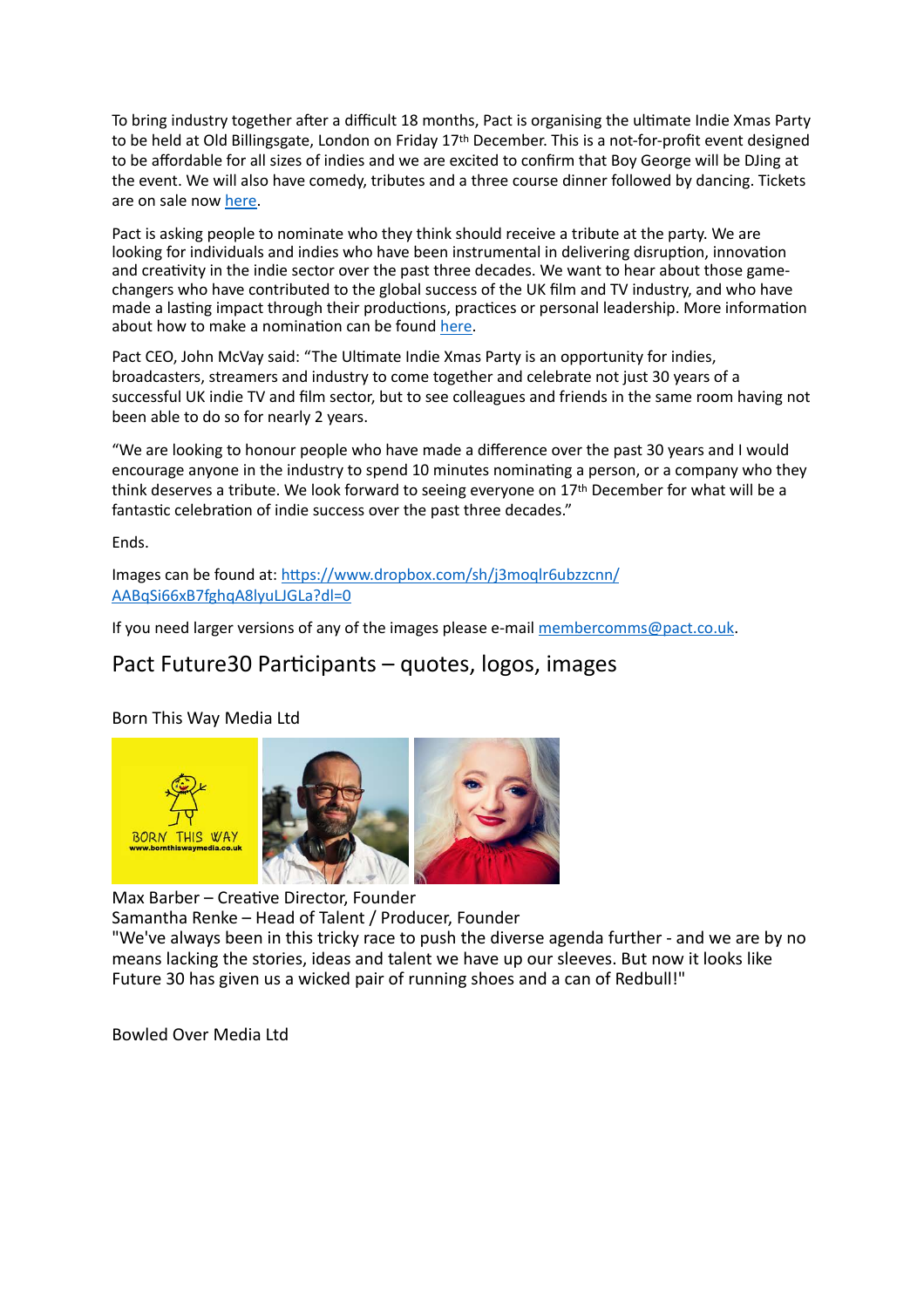

### Heidi Gomes – Creative Director

"What an honour to be chosen for this prestigious scheme! I'm thrilled and so grateful to Pact. The support, expertise, and mentorship from industry leaders is what I've been craving, and to have 29 peers to work with and cheerlead one another, means the world".

Caspian Films



Georgie Paget – Co-Founder Thembisa Cochrane – Co-Founder

"It's a huge privilege to be selected as one of Pact's Future30, and we're excited to have this gamechanging opportunity to develop what we do at Caspian Films with the support of an organisation that has been championing disruption, creativity and innovation for 30 years. We love producing for screen because it's such a collaborative process, and with Pact that pleasure of collaboration extends beyond individual projects to the industry as a whole. We're delighted to be a part of that."

ClockWork Films





Heenan Bhatti – Director and Executive Producer

"We're delighted and honoured to be selected for the Pact Future30 Programme, which comes at an important time for the company. After a successful start-up, we're setting our sights on ClockWork's medium-term growth. These ambitions chime perfectly with the structure and ambitions of the programme."

Daddy's SuperYacht Productions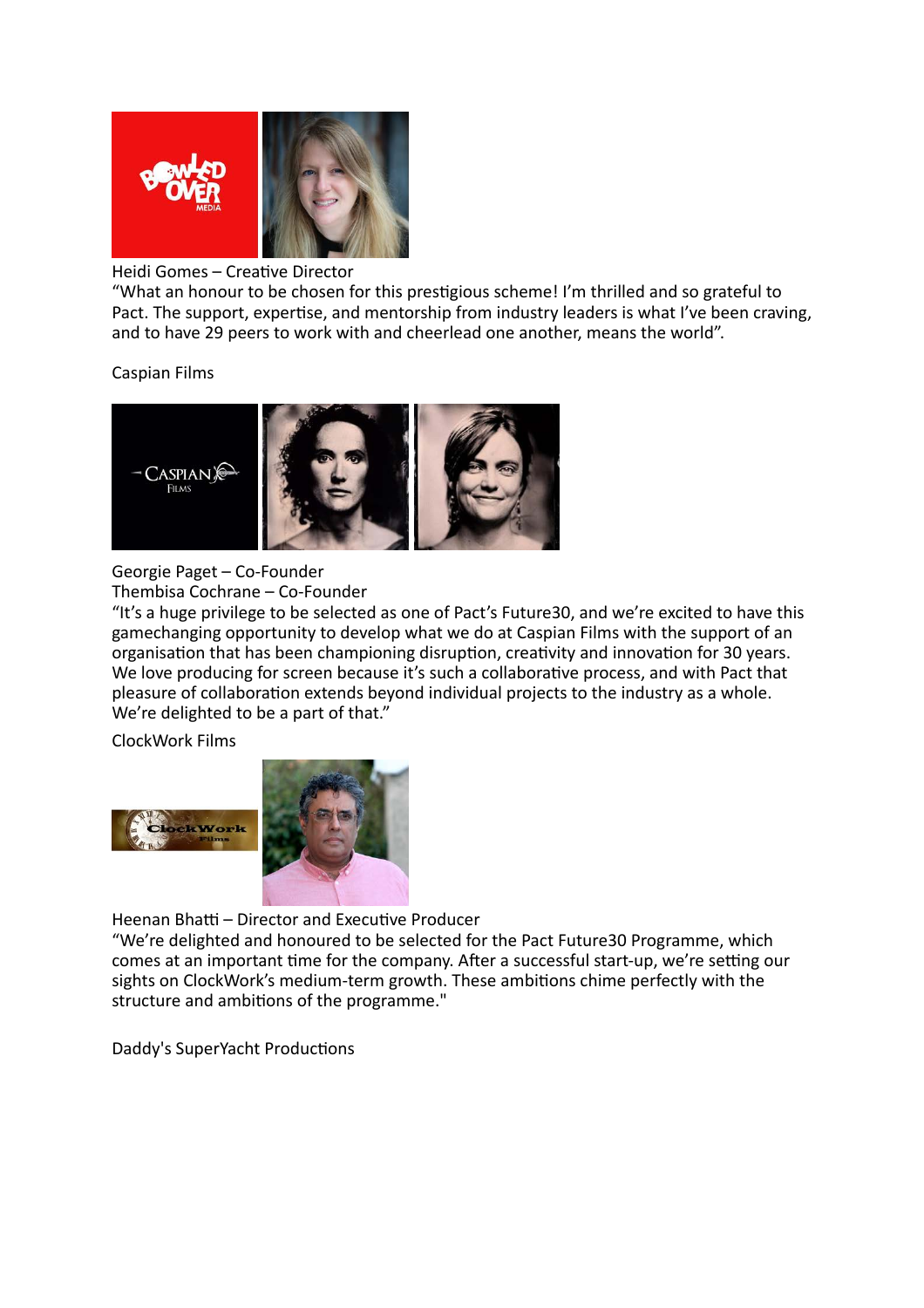

Benjamin Sutton – Creative Director Charlie Dinkin – Scripted Comedy Kevin Muyolo – Unscripted Comedy Laura Shaw – Head of Production

"The Daddies are all absolutely delighted to be included in the Pact Future30 scheme. It's been a challenging year for all indies but especially as a new start-up finding our feet has been tough. To be recognised by Pact for our efforts is really heart-warming. We're super excited to get stuck in and meet the other companies. Massive thanks to Pact and everyone else who's helped us so far."

Dark Pictures Limited



Yaw Basoah – Founder

"We are delighted to be part of the Pact Future30 and can't think of a better springboard to help achieve the company's goals over the next 2 years."

Earthling Films

# *EARTHLING*



Ross Bolidai – Founder, Director

Matt Diegan – Founder, Producer

"We're thrilled to have been selected for the Future30 scheme and can't wait to get stuck into the development program, make the most of all Pact has to offer and also meet the other companies involved!"

HopSkip Studios Ltd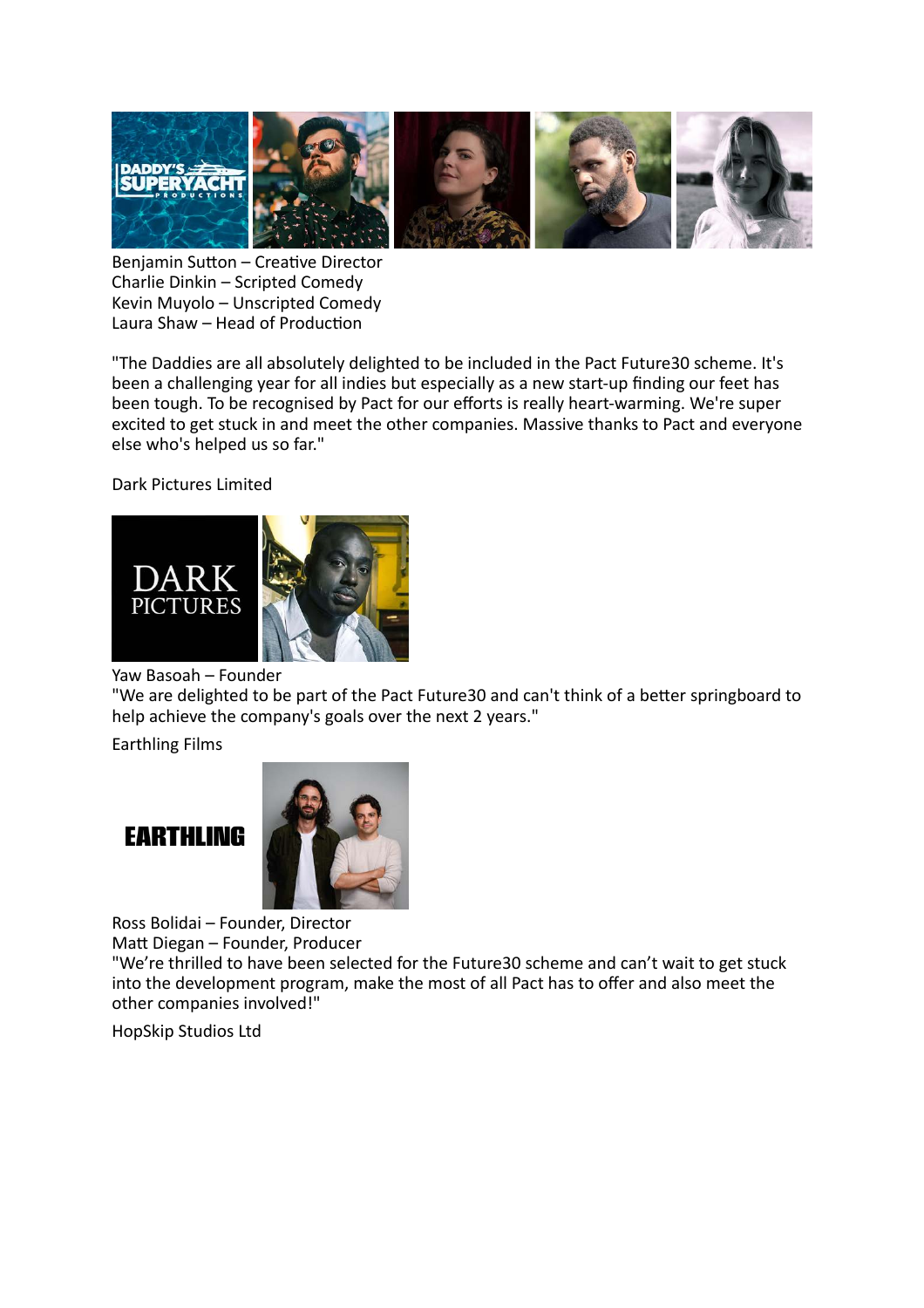

Kate Finn – Creative Director Aisling Gallagher – Co-Director

"We are thrilled to be selected for the Pact Future30 scheme. This programme of support and advice from industry leaders has the potential to fast-track HopSkip Studios to the global success we are striving for. Being part of the Future30 scheme will help empower us with the knowledge and confidence to operate in markets both in the UK and internationally and put us in a position to re-invest in the UK production industry. We are excited about the future and ready to get started."

Indefinite Films



Kate Cook – Partner, Producer Bruce Goodison – Partner, Filmmaker

"It's a real honour to have our [Indefinite Films] potential recognised by an organisation like PACT who are at the forefront of our industry. As an emerging regional indie, their support and expertise couldn't come at a better time as we look to grow our company by anchoring our ambitions for producing headline grabbing drama out of Bristol and expanding our reach beyond the UK. Receiving mentoring and guidance that's tailored to that journey will be invaluable to our future."

Insight TWI Films

INSIGHT<sub>FILMS</sub>



Clive Patterson – Producer, Director

Hugh Davies – Producer

"Pact is a wonderful resource for independent filmmakers and production companies. We're honoured to be chosen for the Pact Future30 scheme and look forward to engaging with and learning from the mentors, industry experts and, of course, our fellow selectees on this exciting scheme."

Kailash Films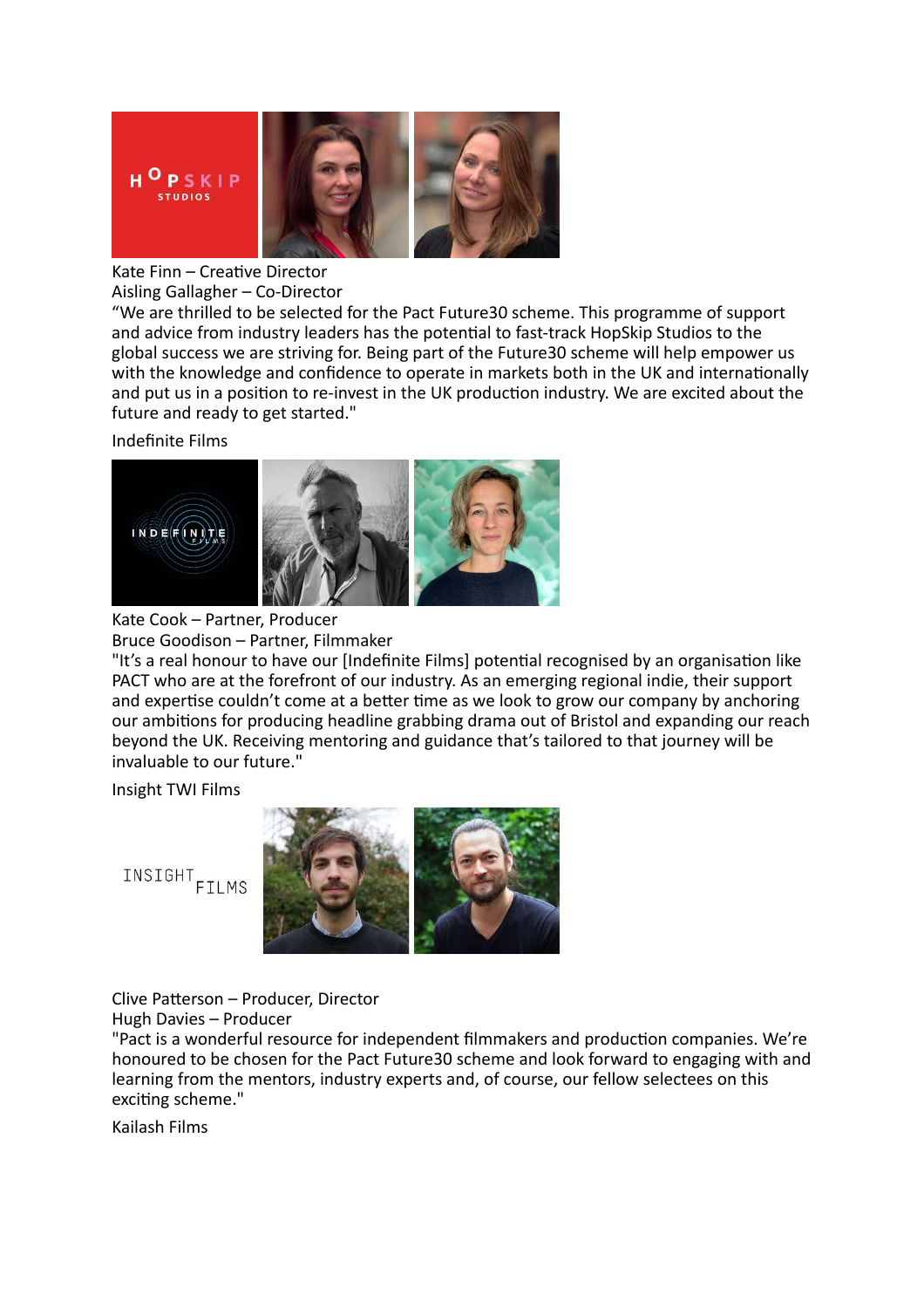

Gwen Hughes – Founder

"As an ambitious, female-led, award-winning factual indie based in the Nations & Regions, Kailash Films is delighted to be selected for Pact's Future30 scheme. We are very much looking forward to getting started and can't wait to meet the other companies from across the sector. This is an exciting opportunity to grow and develop Kailash and take us to new heights!"

Little Bird Films



Tammy Kennedy – Co-Founder, Creative Director Louise Bray – Co-founder, Managing Director "As a female-led company based in Wales, we are thrilled at being recognised by Pact for our forward-thinking approach to flexible working and providing opportunities to women and working mums."

Little Monk Pictures





Nadia Jaynes – CEO

"We're delighted at being selected as one of Pact's Future30. As a growing northern indie, it's fantastic to get industry recognition and to receive this invaluable support from Pact."

Loop



Catherine Bray – Co-Founder, Company Director Anthony Ing – Co-Founder, Company Director Charlie Shackleton – Co-Founder, Company Director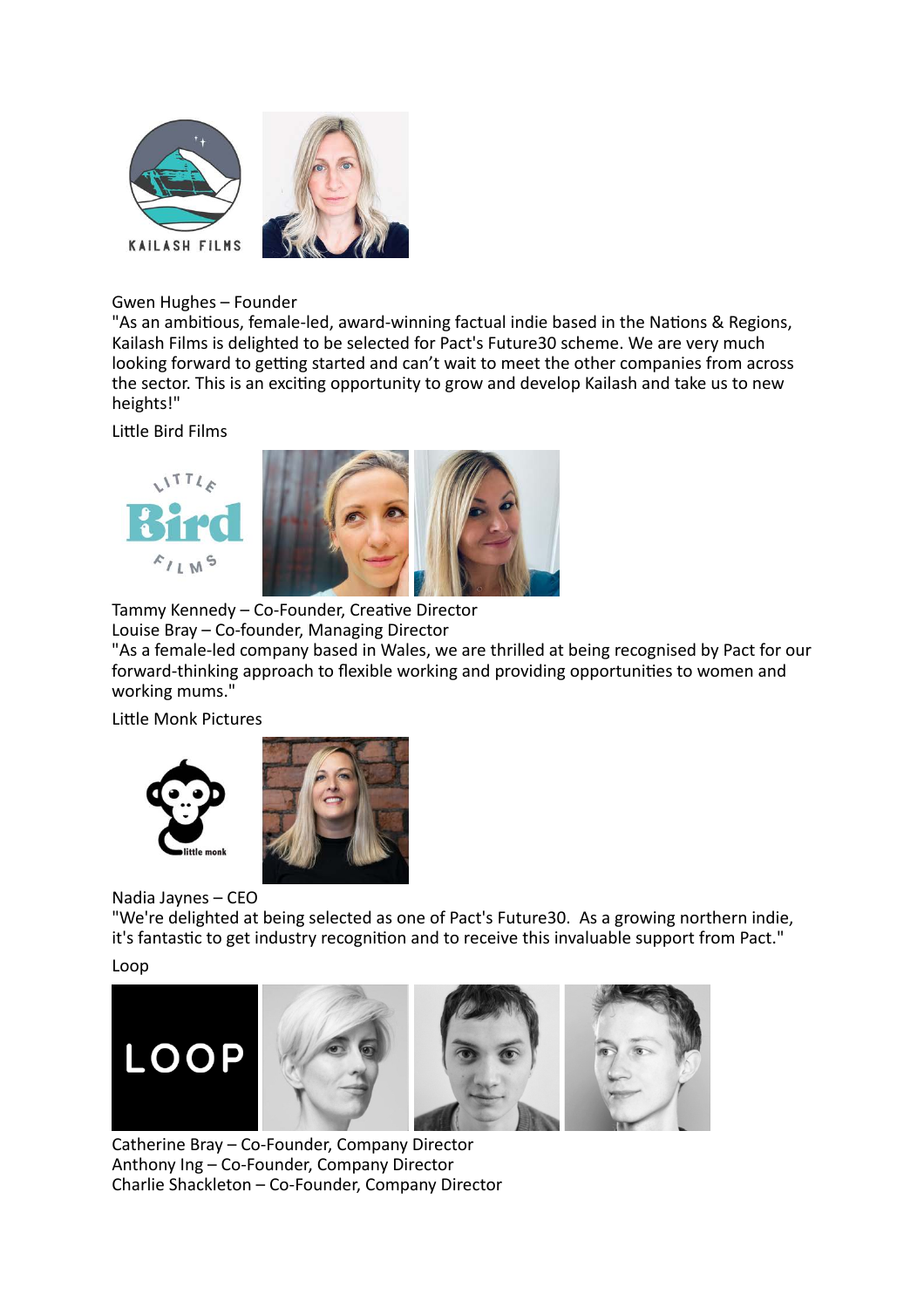"Being selected as one of the Future30 companies means that we can now really begin to focus on our long-term strategy rather than our current short-term approach. With the incredible support package attached to the scheme, we are confident that we can continue to create imaginative and authentic content to successfully build on growing the business."

Milk and Honey Productions

**MILK&HONEY** 



Lucy Pilkington – Founder, MD

Pan Yard





Cassie Quarless – Founder

"I'm incredibly excited to be part of the Pact Future30 scheme. I look forward to meeting the other selected indies and their leaders. I'm also really looking forward to learning from Pact and its industry collaborators."

Particle6





Eline van der Velden – Executive Producer

"Our team at Particle6 is thrilled to be selected for the Pact Future30. The viral success of our content over the past few years has really encouraged us to push further into both factual and scripted, with a continued focus in comedy, science and other popular entertainment genres. We believe our inclusion in this program will propel Particle6 to even greater heights, bringing our expertise in knowing what resonates with the public to broader broadcast, cable and streaming clients."

Phoenix Television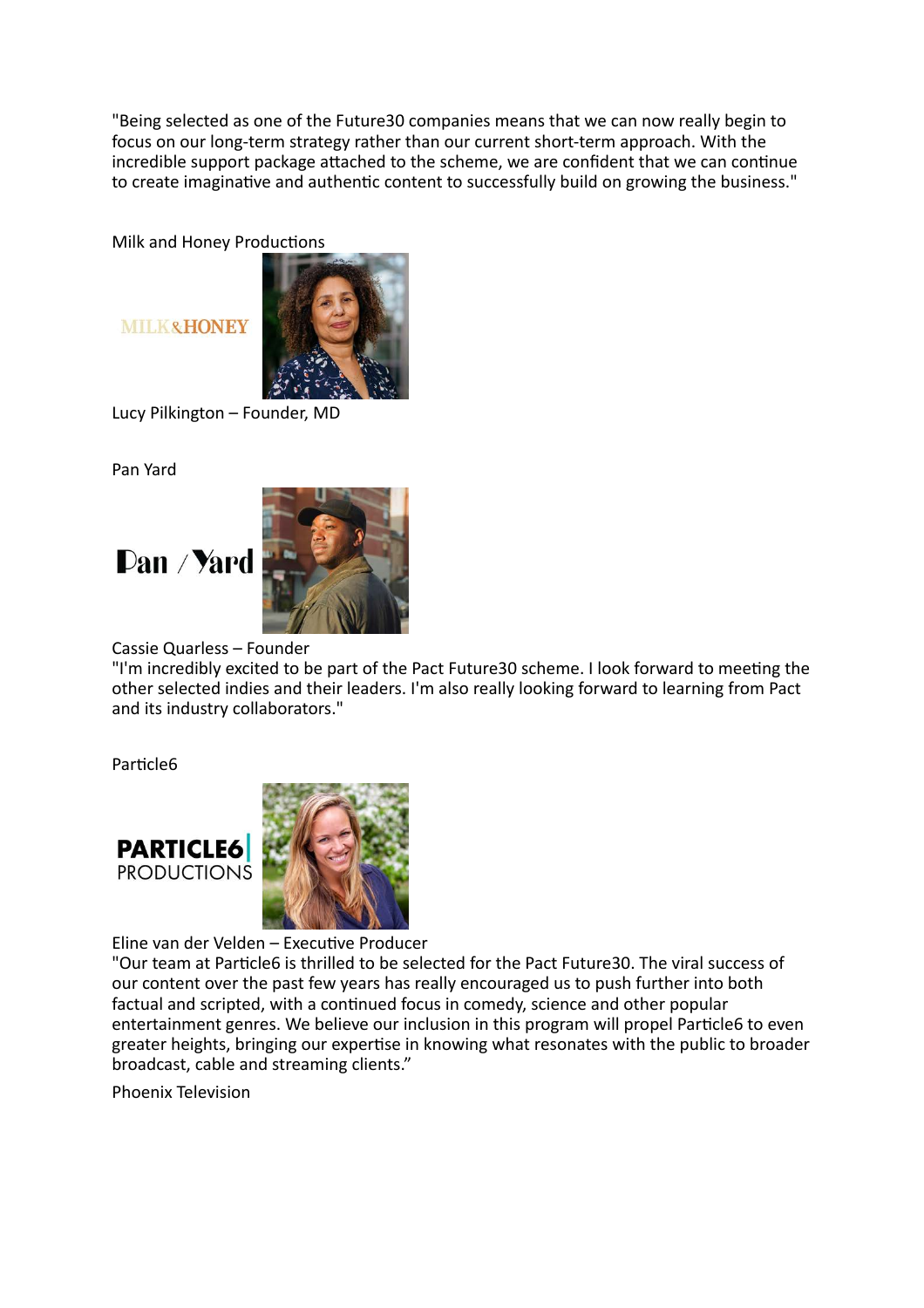

Miles Jarvis – Managing Director

Jaimi West – Creative Director

"This brilliant opportunity comes at the perfect moment for the Phoenix team when we're ready to take our company into the next exciting chapter. We can't wait to get started, thank you!"

Reel Soul Movies



Shelley Williams – Director, Producer

"Delighted to hear that Reel Soul Movies has been chosen to take part in Pact Future30; we can't wait to meet the other participants & get started on this unique scheme."

Rope Ladder Fiction





Cameron Roach – Founder

"I'm thrilled that Rope Ladder Fiction has been selected as one of Pact's Future30. A robust and future thinking independent production community is vital to the lifeblood of creativity and innovation in our sector."

Skye Films



Lena Vurma – Founder

"I am so thrilled to be chosen as one of the most exciting up and coming production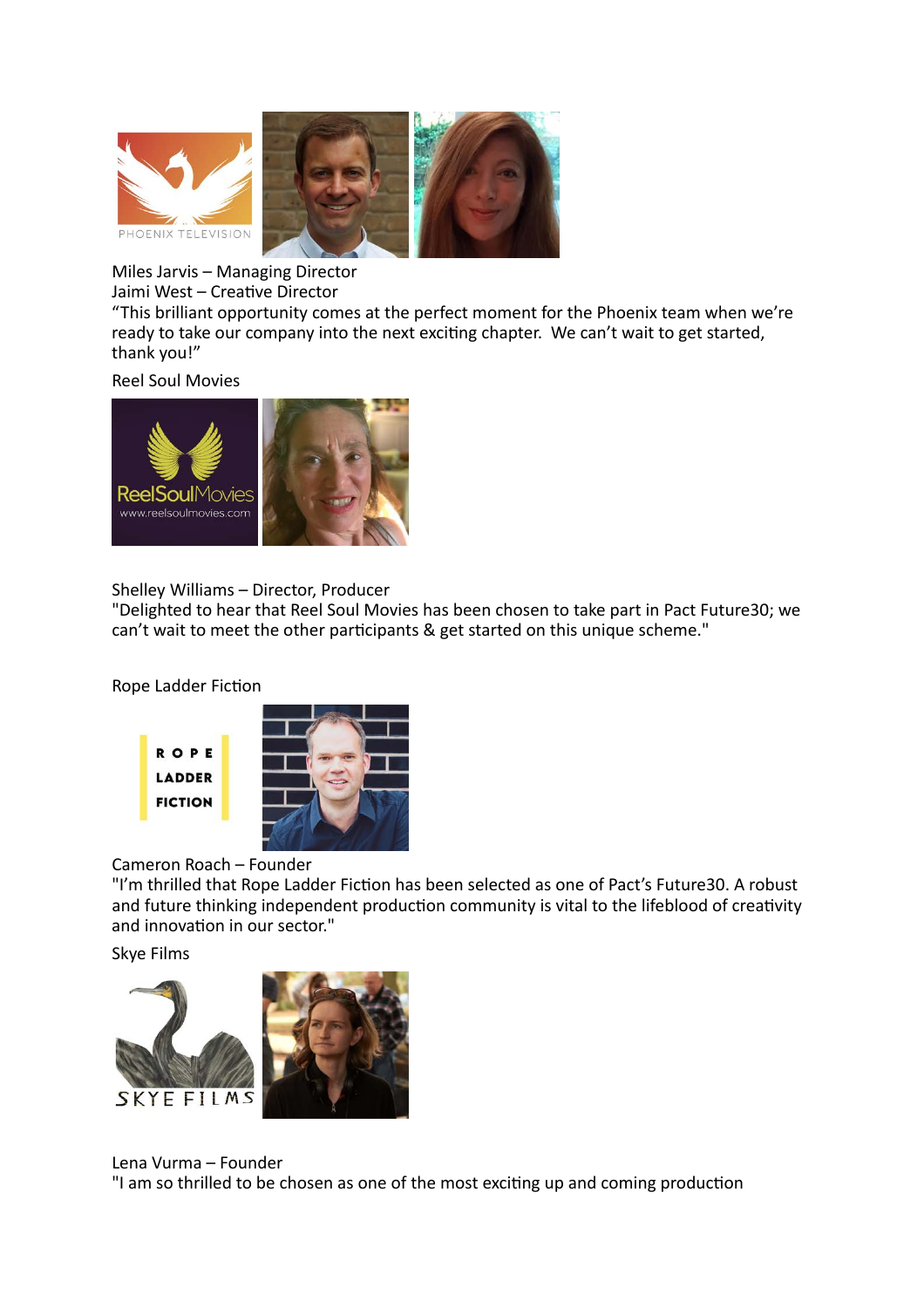companies in the UK. I am looking forward to meeting the other 29 participants and learning about their business models - a great kick-off for future collaborations. As a Tribeca Film Institute and Film Independent Fellow, eave and Inside Pictures alumni as well as a ScreenSkills UK mentor, I know how valuable these networks are and cannot wait to get started with Pact Future30!"

SLNda



Nagajan Modhwadia – Founder, CEO, Producer Laura Russell – Head of Development Ashley Walters – Founder, Producer, Actor

"Legal support and experienced industry insight are the missing pieces in our company. With Pact behind SLNda, we can achieve so much more! This truly means the world to us. Thank you, Pact!"

Spirit Media Studios



Peter Cowley – CEO

"As Spirit continues to disrupt the industry on our journey to become a powerhouse indie of the future, we welcome the help and support that Pact and its network can provide."

## Studio BE



### Brandon Relph – CEO

"We are delighted to be named in Pact's Future30. As relative newbies to the industry, we are excited to meet many others in the scheme and across the wider Pact community. We hope we can grow our work in bringing more young people into the industry to create fantastic content for teens and young adults!"

Studio Something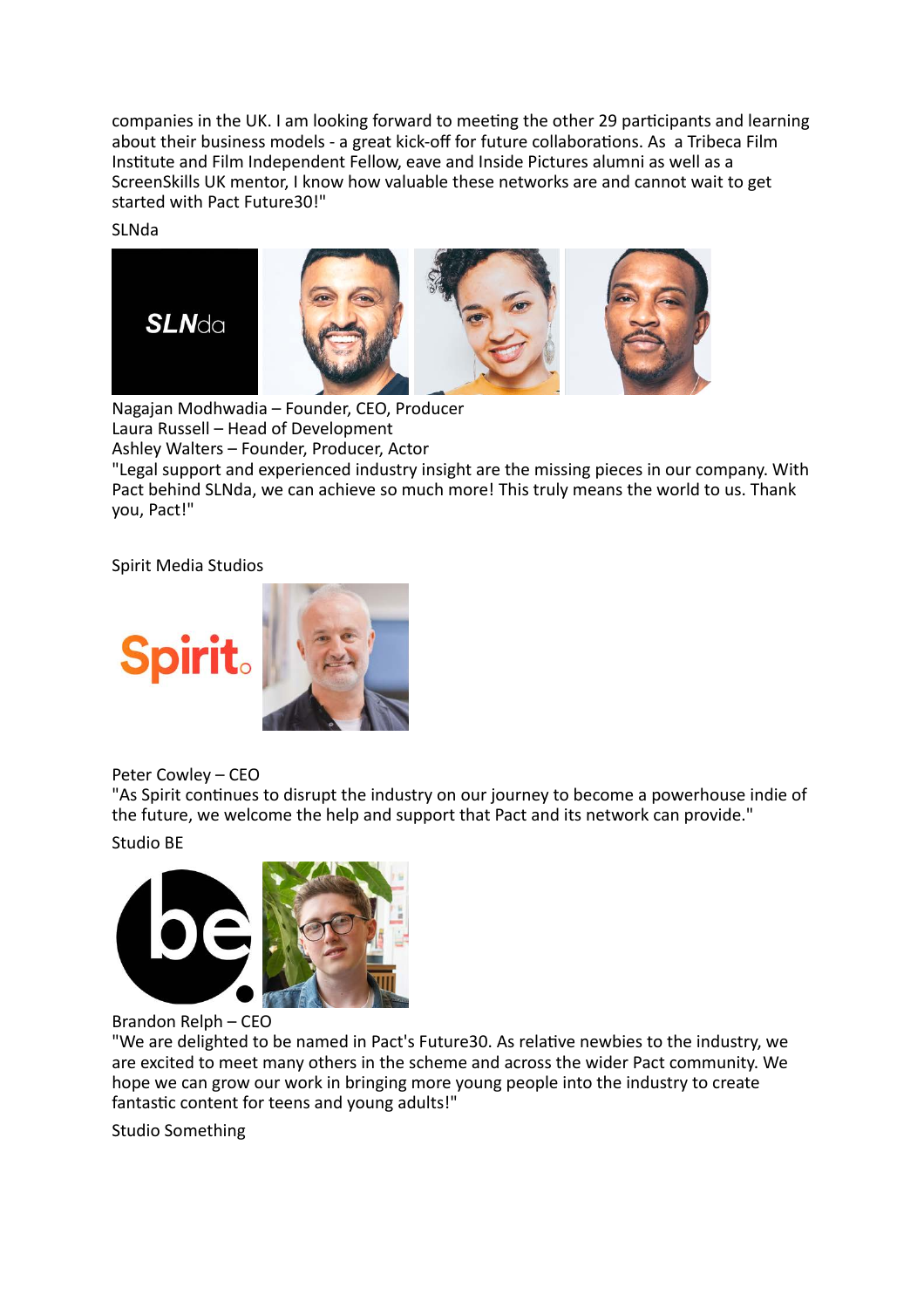

Andy Maas – Co-Founder Jordan Laird – Co-Founder

"Studio Something is absolutely thrilled to be invited onto the Pact Future30, as a relatively new company in this industry you can find that most of your time is spent focussed on productions, your head is down working away. So, it is a lovely feeling when something like this comes along forces you to take a moment and look up to see that the path you are going on is acknowledged and appreciated. We can't wait to get working together and see what comes of the next two years."

Teen Club



Savannah James-Bayly – Co-Founder Loran Dunn – Co-Founder Sorcha Bacon – Co-Founder

"With Teen Club we want to think big - creating commercial, positive, queer content for young audiences, with a global reach, whilst remaining fiercely independent and always authentic in voice. We hope being selected as one of Pact Future30 will help us build on the foundations we've laid for the company, and foster connections that help us achieve our long ambition of being a recognised and trusted brand for these types of stories."

### Three Tables Limited



Jun (JT) Wong – Co-Founder, MD David Chikwe – Co-Founder, Producer Himesh Kar – Co-Founder, Producer

"We are absolutely delighted to have been selected for the Future30. As a diverse-led indie, it's great to be recognised as an exciting company in our industry - and we are really excited about the opportunities that Pact is offering to help us move to the next level. Pact have been so engaged and supportive over the difficult period of the pandemic, so we're eager to see what they have planned for us in this scheme."

Threewise Entertainment